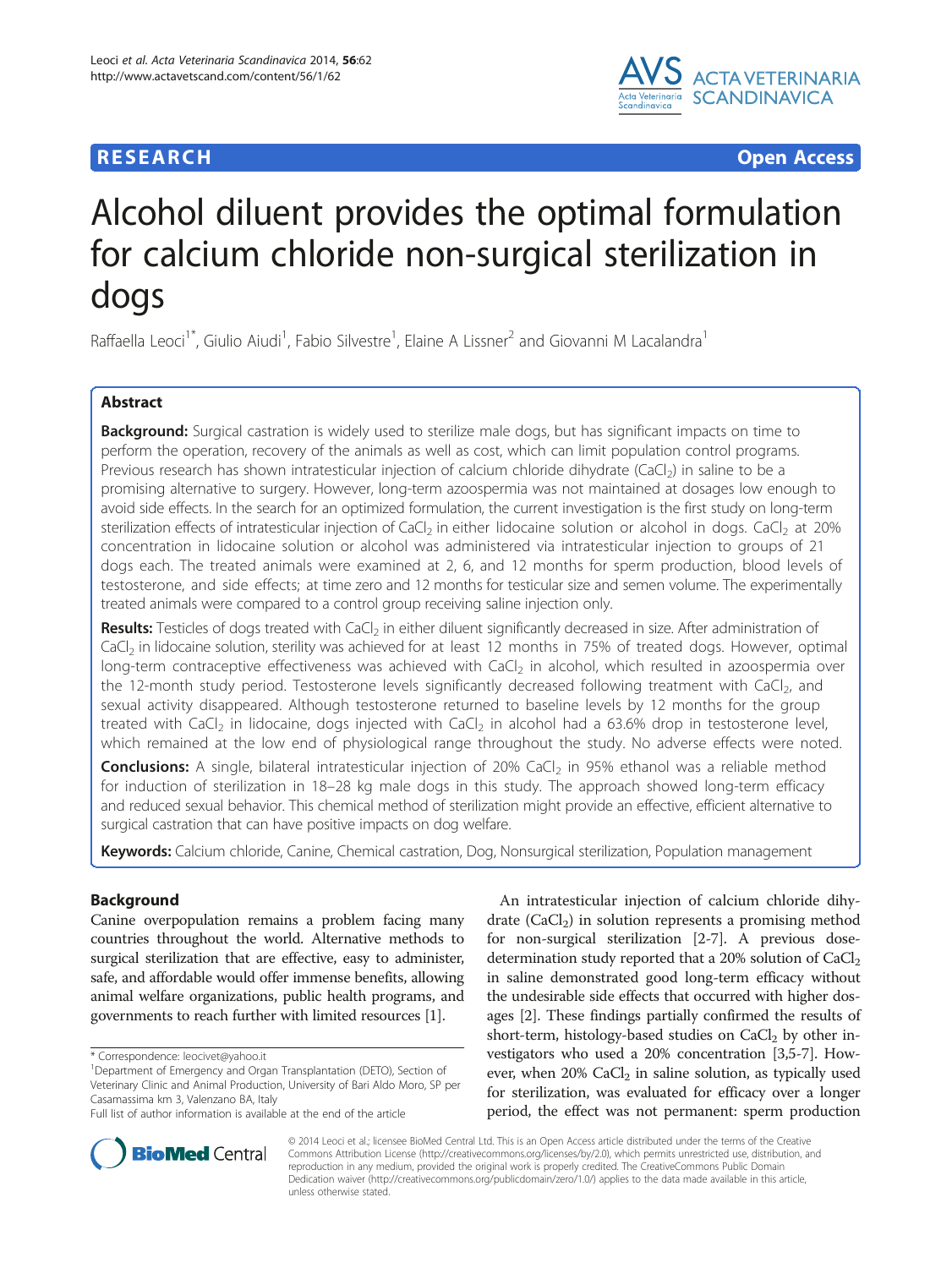returned in some of the treated dogs, and testosterone levels increased to baseline levels by 12 months following injection  $[2]$  $[2]$  $[2]$ . For CaCl<sub>2</sub> to be used effectively for canine sterilization, the formulation must be optimized to ensure permanent azoospermia.

The effectiveness of  $CaCl<sub>2</sub>$  as a sterilizing agent may be augmented by the diluent used in the formulation. The earliest published abstract on the use of intratesticular injection of  $CaCl<sub>2</sub>$  for sterilization in a variety of animals reported that aqueous solutions permitted higher concentrations, but tinctures in 80%-99% alcohol had the advantages of less pain, less peripheral inflammation, and more consistent results [\[8](#page-6-0)]. Intratesticular administration of a tincture of  $CaCl<sub>2</sub>$  in ethanol in dogs was reported to have anesthetic properties, in comparison with saline solutions of  $CaCl<sub>2</sub>$  [[4\]](#page-6-0). Also, alcohol is known to have independent utility as a sterilant. In 1998, Yoon and Yoon [\[9\]](#page-6-0) found that chemical castration with alcohol alone was as effective as orchiectomy in reducing testosterone levels in blood of rats. Furthermore, a single injection of 95% ethanol directly into the vas deferens caused atrophy of the *cauda epididymis*. Extensive necrosis and exfoliation of the seminiferous elements were conspicuous [\[10\]](#page-6-0), with irreversible obstructive necrosis [\[11,12\]](#page-6-0).

In addition, solutions of  $CaCl<sub>2</sub>$  in other diluents have been used. Samanta and Jana reported on the effectiveness of lidocaine derivatives as diluents for  $CaCl<sub>2</sub>$  chemosterilization in dogs and cats [\[5](#page-6-0)-[7\]](#page-6-0). For example, using 1% lignocaine hydrochloride as a base for intratesticular injections of  $CaCl<sub>2</sub>$  in dogs resulted in complete degeneration of germ cells in a 45-day trial [\[6](#page-6-0)]. The investigators reported that these changes may have been due to the necrotizing properties of  $CaCl<sub>2</sub>$  and/or the significant reduction in intratesticular and blood levels of testosterone.

Despite the promising results on the use of  $CaCl<sub>2</sub>$  as a nonsurgical sterilization method, little is known about long-term effectiveness or impact on dog health and behavior. This lack of information has hampered the widespread application of  $CaCl<sub>2</sub>$  to address the problem of dog overpopulation.

The objective of the current study was to evaluate the long-term (i.e., 1 year) efficacy of intratesticular injection of 20%  $CaCl<sub>2</sub>$  in alcohol versus lidocaine for the relative ability to halt sperm production and reduce blood levels of testosterone in dogs. We hypothesized a greater effectiveness for one or both formulations, as compared to historical use of 20%  $CaCl<sub>2</sub>$  in saline alone.

## Methods

#### Animals

For the study, 52 healthy, owned, mixed-breed male dogs living in a shelter were selected. The dogs were 2 to 6 years

of age (mean =  $3.5$  years,  $SD = 1.1$  years) and weighed 18 to 28 kg (mean = 22.9 kg, SD = 2.93 kg). Good health status was confirmed by routine blood testing and clinical examination. To assess the fertility of the dogs, an andrological examination (including physical and ultrasonographic examination and evaluation of semen quality) was performed before the start of the study. Every dog showed sexual interest when exposed to a bitch in estrus.

Dogs were routinely de-wormed and vaccinated. The dogs were housed in private shelters, fed standard commercial dog food twice per day, given water ad libitum, and not subjected to changes in habits during the study. Dogs were housed in groups of three in a comfortable primary enclosure with outdoor runs. Indoor space had temperature maintained above 15°C and below 26°C and relative humidity ranging from 30% to 70%.

Investigations were conducted in accordance with the Principles for the Care and Use of Research Animals, promulgated by the European Union. The Italian Ministry of Health (Progetto di Ricerca corrente 2009 IZS SI 11/09: "Randagismo applicazione e valutazione di metodi innovativi per il controllo delle nascite") approved this study.

#### Experimental protocol

At day 0  $(T_0)$ , the animals were randomly assigned to three groups using a random number table: two experimental groups (A and B) of 21 dogs each and a control group (C) of 10 dogs. The first author was aware of group assignment, but technicians collecting data on the subjects were blind to condition. Semen evaluation and collection of blood samples were performed. Subsequently, dogs were lightly sedated with an intramuscular (IM) injection of 5– 10 mg of acepromazine maleate (Prequillan, Fatro, Italy) per 10 kg of body weight. The testicular widths were measured with a caliper. According to the scrotal width, the correct dosage of solution was injected into each testicle (see "Preparation and intratesticular injection of  $CaCl<sub>2</sub>$  solution"). Dogs in group A were injected with  $CaCl<sub>2</sub>$  in a solution containing 1% lidocaine chlorhydrate. Dogs in group B were injected with  $CaCl<sub>2</sub>$  in alcohol. Dogs in group C were injected with a saline solution.

At 2, 6, and 12 months  $(T_1, T_2, T_3,$  respectively), semen evaluation was performed, and blood samples were taken for testosterone evaluation. At 12 months  $(T_3)$ , testicular width was measured. Throughout the trial, the dogs were under clinical observation.

Preparation and intratesticular injection of  $CaCl<sub>2</sub>$  solution To prepare the solution containing  $20\%$  CaCl<sub>2</sub> and 1% lidocaine, 20 g of  $CaCl<sub>2</sub>$  dihydrate powder (Sigma Aldrich Corporation) was added to a final volume of 100 mL with a 1% solution of lidocaine chlorhydrate (Salp spa, Italy), mixed, and sterilized in Falcon tubes.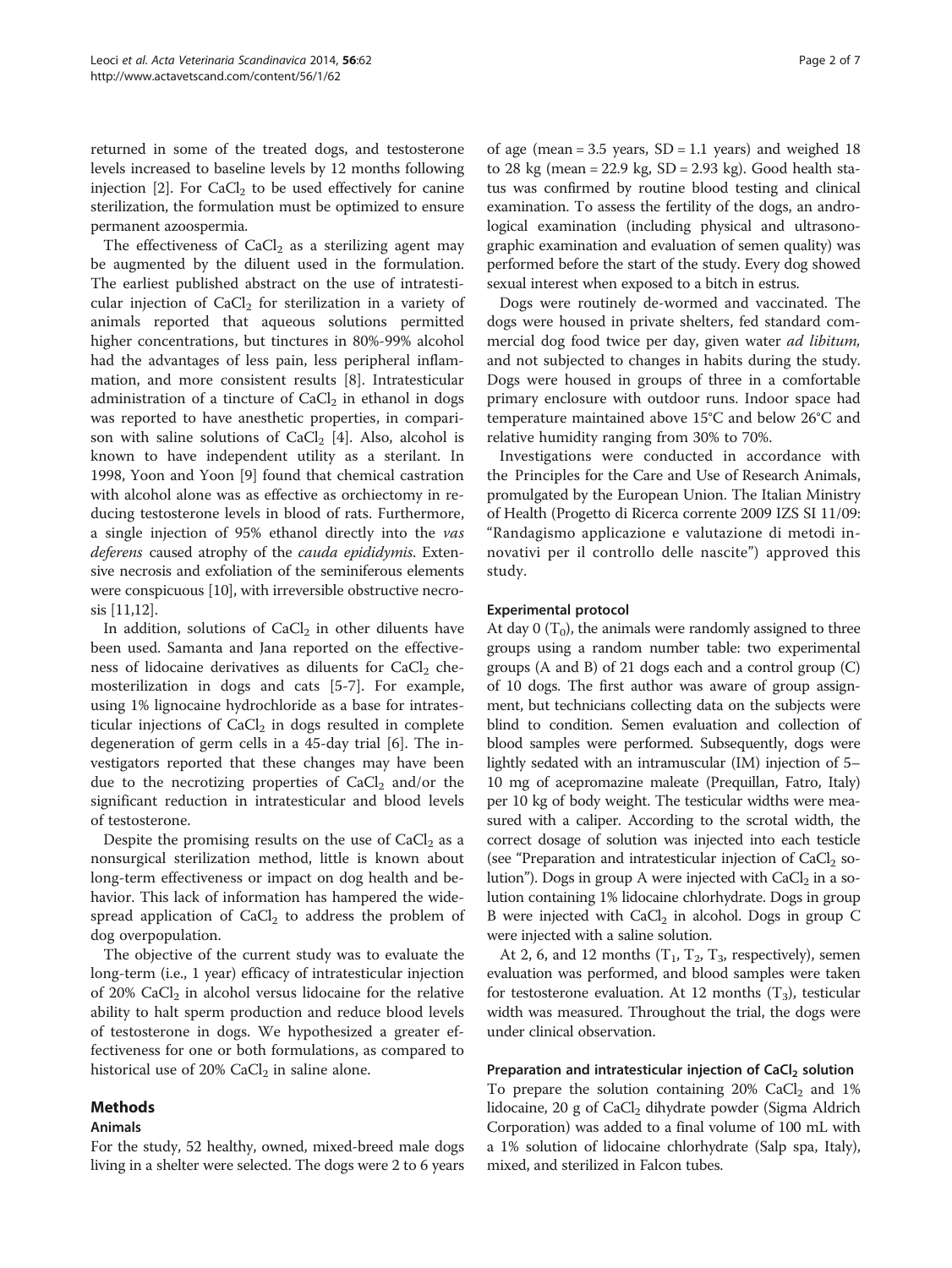The alcohol solution of 20% CaCl2 dihydrate was prepared as follows: 20 g of CaCl2 dihydrate powder (Sigma Aldrich Corporation) was brought to a final volume of 100 mL of 95% ethanol (Baker Analyzed ACS, JT Baker), mixed, and sterilized in Falcon tubes.

The dogs received a single, bilateral intratesticular injection of solution (Figure 1) proportional to testicular width: animals with scrotal diameters of 19–22 millimeters (mm) wide received 0.8 mL injections, whereas animals with scrotal diameters of at least 23 mm wide received 1 mL injections [\[2](#page-6-0)].

## Semen volume, total sperm count and motility

Semen was collected by digital manipulation of the penis using plastic cones (artificial vaginas) (IMV Technologies, Italia) into sterile graduated tubes at 37°C [\[2,13,14](#page-6-0)]. Ejaculate volume was measured to include all three semen fractions obtained. Within 30–60 min semen was examined by computer-assisted sperm analysis (CASA) (IVOS Version 12.2; Hamilton Thorne Biosciences Inc., Beverly, MA, USA), which was validated for a large range of sperm counts [[15,16](#page-6-0)]. Total sperm count and motility were obtained. Results were confirmed by optical microscopy evaluation.

## Assay for serum testosterone

To determine testosterone levels at time intervals  $T_0$  to  $T_3$ , dogs received subcutaneous (SC) injections of 1,000 international units (I.U.) of human chorionic gonadotropin (hCG) (Creative Biomart, CD, Inc.) [\[2,17\]](#page-6-0). At 120 min



Figure 1 Intratesticular injection. Photograph shows procedure of single, bilateral intratesticular injection of 1 mL of 20% CaCl<sub>2</sub> in ethanol for sterilization of mature male dogs. Each injection was performed using a sterile 22-gauge needle that was directed from the ventral aspect of each testis approximately 0.5 cm from the epididymal tail towards the cranial aspect of that testis. The solution was carefully deposited along the entire route by linear infiltration, while withdrawing needle from proximal to distal end.

after the hCG injections, blood was collected as previously described [[2\]](#page-6-0). Testosterone was measured by a chemiluminescence technique (Immulite Immunoassay System, Siemens).

## Routine clinical observations

All the animals were kept under routine clinical observations from  $T_0$  to  $T_3$ . After the chemical sterilization procedure, continuous observations were conducted for the first 72 hours, followed by daily observations for up to 15 days, followed by observations as indicated by the study protocol. The parameters evaluated during clinical observation included physiological data (respiratory rate, salivation, body weight, appetite, rectal temperature, etc.), response to palpation, posture, vocalization, mental status (submissive, etc.). Behaviors indicative of pain or discomfort, sexual behavior (mounting) and aggressive behavior (growling, snapping) were carefully evaluated [\[18\]](#page-6-0).

## Measurement of testicular width

Scrotal width was used as an index of testicular size [[19\]](#page-6-0). At  $T_0$  and  $T_3$ , widths (mm) of the right and left testes were measured using laboratory calipers. Data were expressed as a mean between the width of left and right testicles.

## Statistical analyses

All data were summarized for each individual canine subject by measurement (weight, testosterone level, semen volume, total sperm count, sperm motility, testicular width), group (A, B, C), and time point  $(T_0, T_1, T_2, T_3)$  using the Microsoft Excel 2011 program (Microsoft Corporation, Redmond, Washington, USA). The average of the testicular width measurements were used for analysis. These data were described in terms of the average and standard deviation (SD) and presented as mean  $\pm$  SD in the results for brevity.

Statistical analyses were conducted using Statistica (StatSoft, Inc. Tulsa, OK, USA). Repeated measures of analysis of variance (ANOVA), with Time as the within factor and Group as the between factor, were used to evaluate the measurements in the three groups (A-C) across four time points  $(T_0, T_1, T_2, T_3)$  for testosterone, total sperm count and motility, or two time points  $(T_0)$ and  $T_3$ ) for semen volume and testicular width. If the result of the overall test showed significance, then planned comparisons were conducted. Dunnett's test for comparison to a control group was used, as well as univariate or multivariate planned comparisons to determine if the measures changed after treatment and if the treated groups differed from the control group. A two-tailed significance level of  $P < 0.05$  was identified.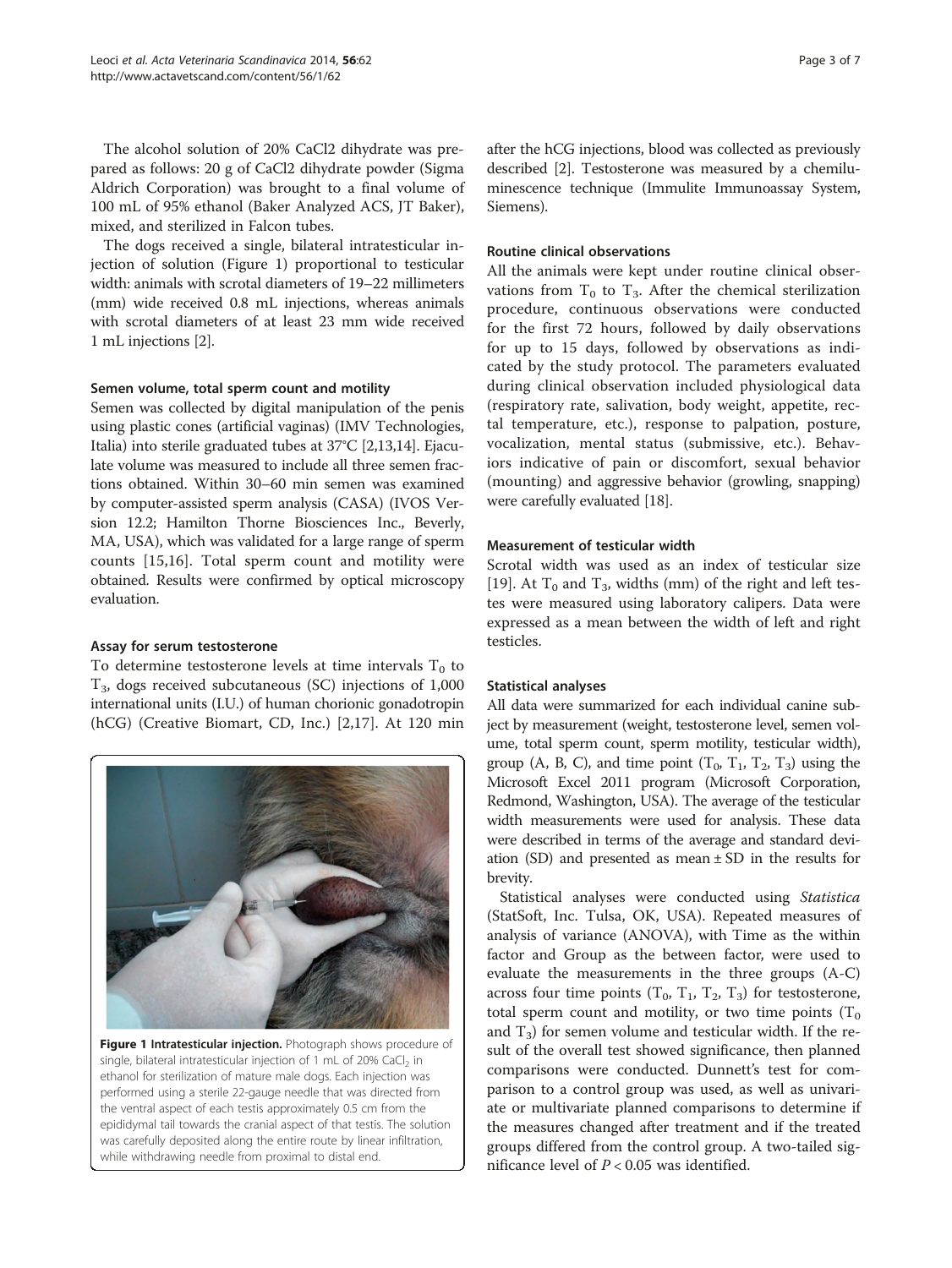## Results

## Routine clinical observation

Before the injection of sterilant or control saline, the mean weight of the dogs was  $22.8 \pm 2.9$  kg. No changes in body weight during the trial were observed. For all dogs, values for hematology and clinical chemistry consistently remained within reference ranges.

All animals in the study tolerated the intratesticular injections of  $CaCl<sub>2</sub>$ . Pain parameters did not differ during the study for most dogs. A few dogs, however, showed signs of minor pain at needle puncture of the scrotum during the injection:  $2\%$  of dogs injected with either  $CaCl<sub>2</sub>$ in alcohol, lidocaine solution, or normal saline had abdominal muscle contraction, and 1% vocalized. The minor transient discomfort probably was caused by needle puncture of the scrotum or fluid pressure over the testicular capsule. Scrotal ultrasonography (USG) revealed a hypoechoic intratesticular area, corresponding to a collection of the injected fluid (Figure 2).

Even if the injection was performed carefully, seepage occurred in a few dogs. However, the solution was wiped away immediately with dry gauze, and no adverse effects were noticed after the seepage.

During the first two weeks after the  $CaCl<sub>2</sub>$  injection, the dogs in groups A and B and the control dogs (group C) did not experience any agitation, fever, or marked inflammatory swelling of the testis or changes in evaluated parameters. No adverse side effects were noticed at the 2-week period. However, beginning after 24 hours following injection and continuing for the first 3–4 days, a slight increase in firmness of testes on palpation was noticed in dogs in groups A and B and the control dogs (group C); the increased firmness was slightly more noticeable in dogs in group A. From 1 week to approximately 1.5 months in dogs in groups A and B, atrophy



collection of the injected fluid was observed.

of the testes gradually progressed, leaving a small fibrotic remnant. An interference with sexual behavior (i.e., loss of libido, mounting and dominance behavior) and aggression was observed in groups A and B following treatment. In contrast, no testicular changes or alteration of behavior were observed in the control group, C.

#### Total sperm count, sperm motility and semen volume

At T<sub>0</sub>, the mean total sperm count  $(x10^6)$  was 346.2 ± 33.9 in group A, 348.4 ± 32.4 in group B, and 335.9 ± 34.9 in the control group. Analysis of variance procedures indicated a significant interaction of Group and Time for total sperm count  $(F = 276; P < 0.001)$ . Further analyses revealed that this result was due to reduced total sperm count for experimentally treated dogs, but not for the control dogs. No significant variation in total sperm count was noticed at  $T_1$ ,  $T_2$  and  $T_3$  in the control group that had received saline injection ( $F = 1.8$ ;  $P = 0.18$ )  $(340 \pm 23.3; 313.5 \pm 40.5; 311.4 \pm 21.4, respectively).$ 

Although total sperm count in the experimental groups A and B did not differ from that of the control group C at baseline  $T_0$  (F = 0.94; P = 0.338), both experimental groups had significantly lower total sperm count than did the controls at  $T_1 - T_3$  (F = 11476; P < 0.001).

In groups A and B, all dogs were azoospermic at  $T_1$  and  $T_2$ . At  $T_3$ , 17 (81%) dogs in group A were azoospermic, and 4 dogs (19%) were severely oligospermic  $(40.5 \pm 5.1)$ , exhibiting only 5% motility (Table [1](#page-4-0)). The mean total sperm count in dogs of group A at  $T_3$  was 7.7 ± 16.4. At  $T_3$ , all dogs of group B were azoospermic. According to statistical analysis, a significant reduction was observed in total sperm counts after intratesticular injection of  $CaCl<sub>2</sub>$ to dogs in group A (F = 2220;  $p < 0.001$ ) and B (F = 2283;  $P < 0.009$ ) (Table [1\)](#page-4-0).

At  $T_0$ , motility was 90% in group A, 95% in group B, and 80% in the control group (C). Sperm motility in the control group was 80% at all times tested  $(T_1-T_3)$ . Of the 42 treated dogs, only four that were injected with  $CaCl<sub>2</sub>$  in lidocaine had 5% sperm motility (Table [1\)](#page-4-0). Statistical analysis was not possible due to a lack of variability in the data.

Ejaculate volume was not significantly different across groups at  $T_0$  (Group A: 2.98  $\pm$  0.55; Group B: 3.15  $\pm$  0.68; Group C:  $3.45 \pm 0.51$ ). Analysis revealed a significant Time by Group interaction ( $F = 46.2$ ,  $P < 0.001$ ) in which the groups treated with  $CaCl<sub>2</sub>$  had lower semen volume at  $T<sub>3</sub>$ than the control group C ( $F = 63.5$ ,  $P < 0.001$ ) (Group A: 2.36 ± 0.53; Group B: 1.64 ± 0.55; Group C: 3.50 ± 0.51). Semen volumes in both group A ( $F = 39.5$ ,  $P < 0.001$ ) and group B (F = 239.9,  $P < 0.001$ ) were significantly reduced from  $T_0$  to  $T_3$ .

#### Assay of serum testosterone

At  $T_0$ , the mean values of testosterone levels (ng/dL) were 456.2 ± 132.4 in group A, 454.6 ± 159.9 in group B,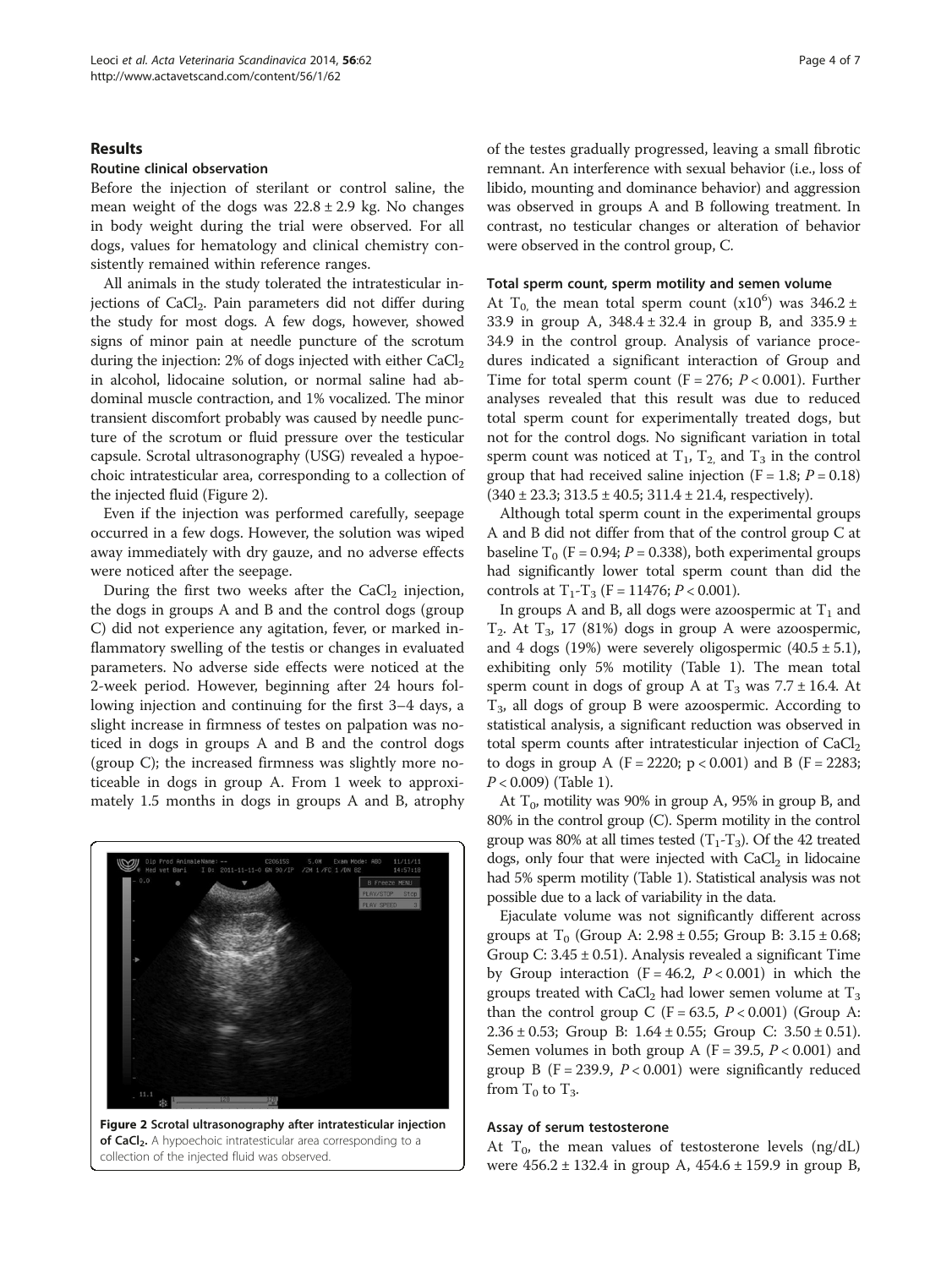| Intratesticular Injection      | Total sperm count (n. $\times$ 10 <sup>6</sup> ) | Sperm motility (%) | Serum testosterone<br>concentration (ng/dL) | Testicular width (mm)            |
|--------------------------------|--------------------------------------------------|--------------------|---------------------------------------------|----------------------------------|
| Saline control (group C)       | $311.4 \pm 21.4$ (range 279-342)                 | 80% (range 70-85)  | 735.2 $\pm$ 186.4 (range 398-985)           | $24.8 \pm 2.0$ (range 22.5-28.5) |
| $CaCl2$ in lidocaine (group A) | $7.1 \pm 16.4$ (+) (range 0-47)                  | 5% (range 0-5)     | $461.1 \pm 118.1$ (range 225-743)           | $12.7 \pm 1.0$ (range $11-15$ )  |

 $CaCl<sub>2</sub>$  in alcohol (group B) 0 – 165.7 ± 37.9 (range 104–246) 12.2 ± 0.9 (range 11–15)

<span id="page-4-0"></span>Table 1 Effects of intratesticular injection of calcium chloride on reproductive parameters at 1 year post-injection

Data for effects of single, bilateral intratesticular injection of CaCl<sub>2</sub> at 1 year post-injection (T<sub>3</sub>) is expressed as the group mean ± standard deviation. (+) 81% of the dogs remained azoospermic, whereas 19% showed severe oligospermia. (−−) No presence of sperm and, thus, motility, were undetectable.

and  $721.2 \pm 176.2$  in the control group (C). For all dogs tested, testosterone values remained within physiological range (100–1000 ng/dL) [\[17](#page-6-0)] throughout the course of the study, although a single intratesticular injection of CaCl<sub>2</sub> was sufficient to decrease plasma testosterone concentrations significantly in the treated dogs. Analyses revealed an overall effect of Group by Time ( $F = 10.9; P <$ 0.001), with treated groups having lower testosterone after injection than did the control group  $(F = 165.7;$  $P < 0.001$ ). In contrast, changes in the serum testosterone levels in the control group were not statistically significant  $(P > 0.05)$ .

Figure 3 depicts the levels of serum testosterone graphically over time. Following the injection of  $CaCl<sub>2</sub>$ in lidocaine solution (group A), testosterone decreased significantly for 6 months (F = 0.47;  $P < 0.003$ ), although levels at  $T_3$  returned to baseline. At 12 months following injection, testosterone levels for the group treated with  $CaCl<sub>2</sub>$  in alcohol (Group B) dropped 63.6%, as compared to baseline. Testosterone levels in group B decreased significantly and remained at the low end of the physiological range throughout the 12-month follow-up period  $(F = 65.1; P < 0.001).$ 



## Measurement of testicular width

Testicular width also varied by Group and Time  $(F =$ 412;  $P < 0.001$ ). Average testicular width at baseline  $(T_0)$ was similar across groups. The control group showed no significant difference in testicular width over time  $(P > 0.05)$ .

At  $T_0$  versus (*vs*)  $T_3$ , the mean values of testicular width (mm) were  $24.7 \pm 1.5$  vs  $12.8 \pm 1.0$  in group A,  $24.8 \pm 1.5$  $vs$  12.2  $\pm$  0.9 in group B, and 24.9  $\pm$  2.1  $vs$  24.9  $\pm$  2.1 in the control group (C) (Figure 4).

After treatment, the width of scrota had declined significantly in both of the  $CaCl<sub>2</sub>$ -treated groups (A:  $F = 2036$ ;  $P < 0.001$  and B:  $F = 2235$ ;  $P < 0.001$ ) and was narrower than that of the control group ( $F = 802$ ;  $P <$ 0.001). The average reduction in testicular width at  $T_3$  was approximately 50% in both group A and group B.

## **Discussion**

The aim of the current research was to study any potential improvement in the efficacy of using  $CaCl<sub>2</sub>$  as a nonsurgical sterilization method due to the chemical nature of the solvents. In this study, two diluents (lidocaine or alcohol) were tested for use with  $CaCl<sub>2</sub>$  as a sterilant for dogs. Our results indicate that alcohol was a superior solution for  $CaCl<sub>2</sub>$  administration, resulting in complete azoospermia over a 12-month period, decreased sexual behavior, and no side effects.

Alcohol alone is a chemical that causes testicular sclerosis. A study of intratesticular injection of absolute alcohol

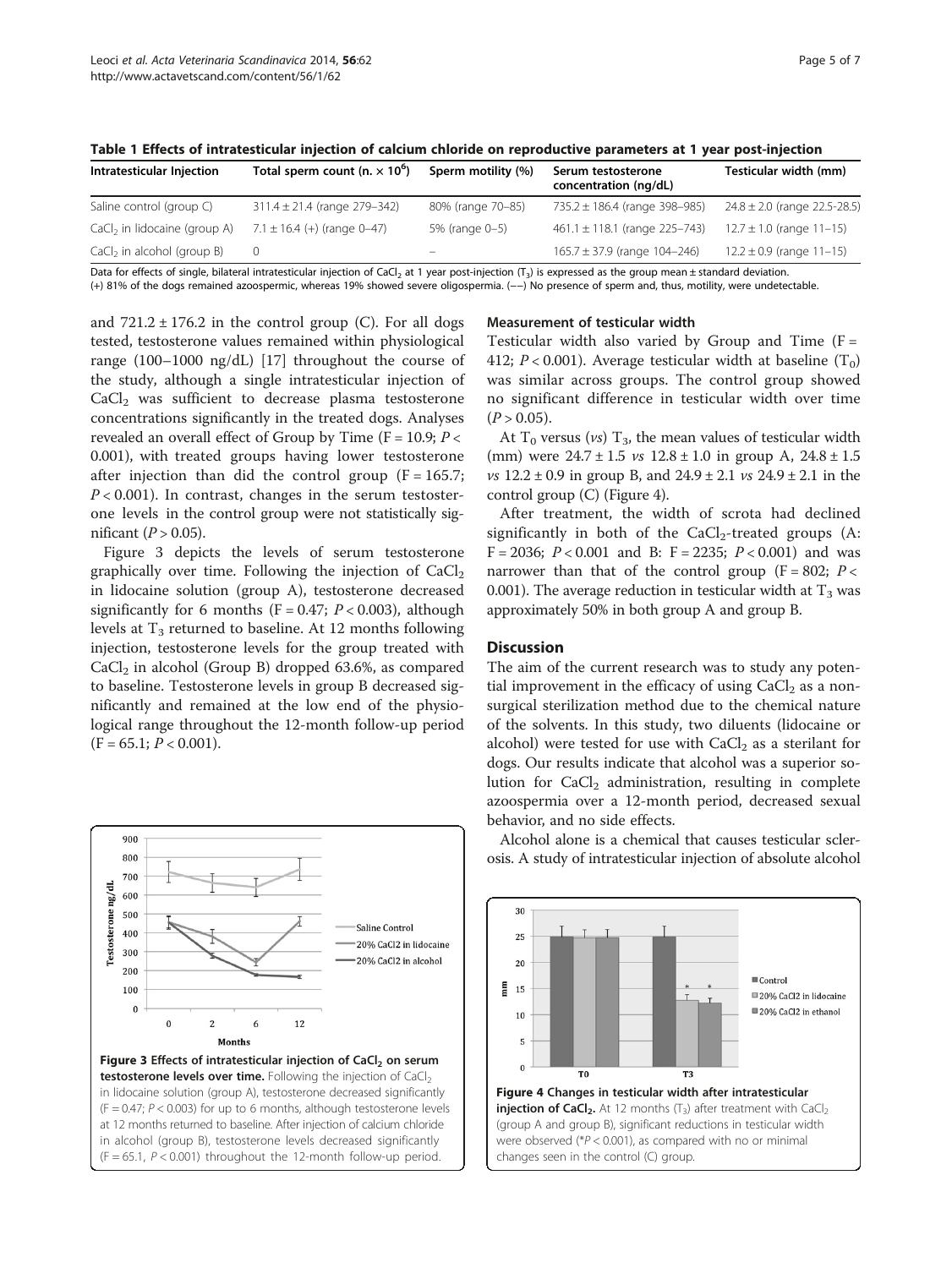in rats demonstrated that levels of testosterone were as low as in surgically castrated rats [\[9](#page-6-0)]. Studies of ethanol solutions of  $CaCl<sub>2</sub>$  have demonstrated the definite advantages of more consistent efficacy, less pain, and less peripheral inflammation [\[8](#page-6-0)].

In our study involving canine male contraception, no or minimal signs of discomfort were observed following injection, with variation dependent on the agent injected. Minor transient pain occurred during the injection, as any needle inserted through skin will cause somatic pain for an instant. The explanation for the relative lack of discomfort following the injection is that afferent nerve endings associated with pain sensation are located on the scrotal skin and in the capsule of the testis, rather than within the testicular and epididymal parenchyma [[20\]](#page-6-0). Given the anatomy of the testes, severe testicular pain when experienced is visceral and triggered by rapid pressure deforming the testicular capsule. During chemical castration, it is important to deliver the injection very slowly to avoid triggering the testicular pressure receptors. In our experience, dogs that had been injected with the alcohol tincture of  $CaCl<sub>2</sub>$  exhibited less discomfort on the day following the injection than those injected with the lidocaine diluent.

Sperm analysis revealed that the injection of  $CaCl<sub>2</sub>$  in alcohol had long-term effectiveness at 1 year posttreatment, whereas the injection of  $CaCl<sub>2</sub>$  in lidocaine solution was effective in all dogs for 6 months. At the 1 year time point, some of the dogs that had been treated with  $CaCl<sub>2</sub>$  in lidocaine solution regained residual production of sperm. However, we cannot affirm that these dogs regained fertility, because the severe oligospermia and poor motility of sperm were unlikely to result in impregnation. Nevertheless it is not possible to exclude that these dogs might regain sufficient sperm production in the future. Regeneration of seminiferous tubules has been reported eight weeks after treatment with 5% concentrations of  $CaCl<sub>2</sub>$ , but not at higher dosages [[5\]](#page-6-0). However, our long-term study found that sperm was produced in at least some dogs injected with  $CaCl<sub>2</sub>$  in lidocaine. Thus, our findings differ from reports of short-term studies of similar concentrations of  $CaCl<sub>2</sub>$  that concluded that 'permanent' sterilization had occurred [[5,6](#page-6-0)].

Semen volume decreased significantly in dogs injected with  $CaCl<sub>2</sub>$ . This was due to a reduction of the second sperm rich fraction of the ejaculate and indicates poor semen quality.

For contraception of stray male dogs, desirable methods require a sufficient reduction in the level of testosterone and, therefore, suppression of sexual behavior. Although previous research on  $CaCl<sub>2</sub>$  in both diluents demonstrated a statistically significant decrease in serum testosterone [[5-7\]](#page-6-0), it was not stated explicitly whether the testosterone levels had decreased to below that of physiological range.

Prior investigations on the use of  $CaCl<sub>2</sub>$  in lidocaine solution reported the necrotizing properties of  $CaCl<sub>2</sub>$ , resulting in low serum concentrations of testosterone [\[6,7\]](#page-6-0).

In the current study and our previous work [\[2](#page-6-0)], a significant decrease in testosterone in all  $CaCl<sub>2</sub>$ -treated groups was measured, despite the fact that serum testosterone remained within normal physiological levels over a 12 month period. In the current study, we also observed the disappearance of aggressive and sex-related behavior in the treated dogs throughout the study. To our knowledge, the change in level of testosterone needed to result in a significant decrease in or absence of canine sexual behavior has never been quantified. From the current study, a reduction in testosterone levels to the low end of the physiological range was sufficient to affect behavior. This is important because a reduction in aggression and sexual behavior is usually sought in canine sterilization programs.

The current study is the first to evaluate the long-term effects of different diluents used in  $CaCl<sub>2</sub>$  sterilization. Our findings demonstrate the high potential of 20%  $CaCl<sub>2</sub>$  in alcohol as a sterilant for use in stray male dogs. The sterilant fulfills the principal requirements for application to a population of stray canines. A single, bilateral intratesticular injection for stray dogs is effective in achieving long-term infertility, inhibits sexual behavior, does not cause chronic stress to the animal, causes few inflammatory reactions, lacks other undesirable side effects, is easily performed, and is economical.

## Conclusions

A single, bilateral intratesticular injection of 20%  $CaCl<sub>2</sub>$ in alcohol produced azoospermia in all dogs at one year, representing an optimal method for sterilization in male dogs, whereas the effects of  $CaCl<sub>2</sub>$  in lidocaine solution lasted for only six months. The sterilization approach using  $CaCl<sub>2</sub>$  in alcohol resulted in a durable reduction of testosterone, as compared to baseline levels, and reduced aggressive and sexual behavior. Intratesticular injection of  $CaCl<sub>2</sub>$  in alcohol appears to be an effective and reliable sterilization method in male dogs, making it a good potential alternative to surgical castration. Nevertheless more studies on a larger and more variable population of dogs in a wider weight range as well as in roaming dogs are needed to better understand the applicability of this sterilization method on stray dogs.

#### Abbreviations

ANOVA: Analysis of variance; CaCl<sub>2</sub>: Calcium chloride; X g: Centrifugal force X gravity; °C: Centigrade; dL: Deciliter; F: F-statistic (Fisher); G: Gauge; g: Gram; hCG: Human chorionic gonadotrophin; I.U.: International unit; IM: Intramuscular; kg: Kilogram; x: Magnification; μL: Microliter; mg: Milligram; mm: Millimeter; p: p-value; SD: Standard deviation; SEM: Standard error of the mean; SC: Subcutaneous; vs: Versus.

#### Competing interests

The authors declare that they have no competing interests.